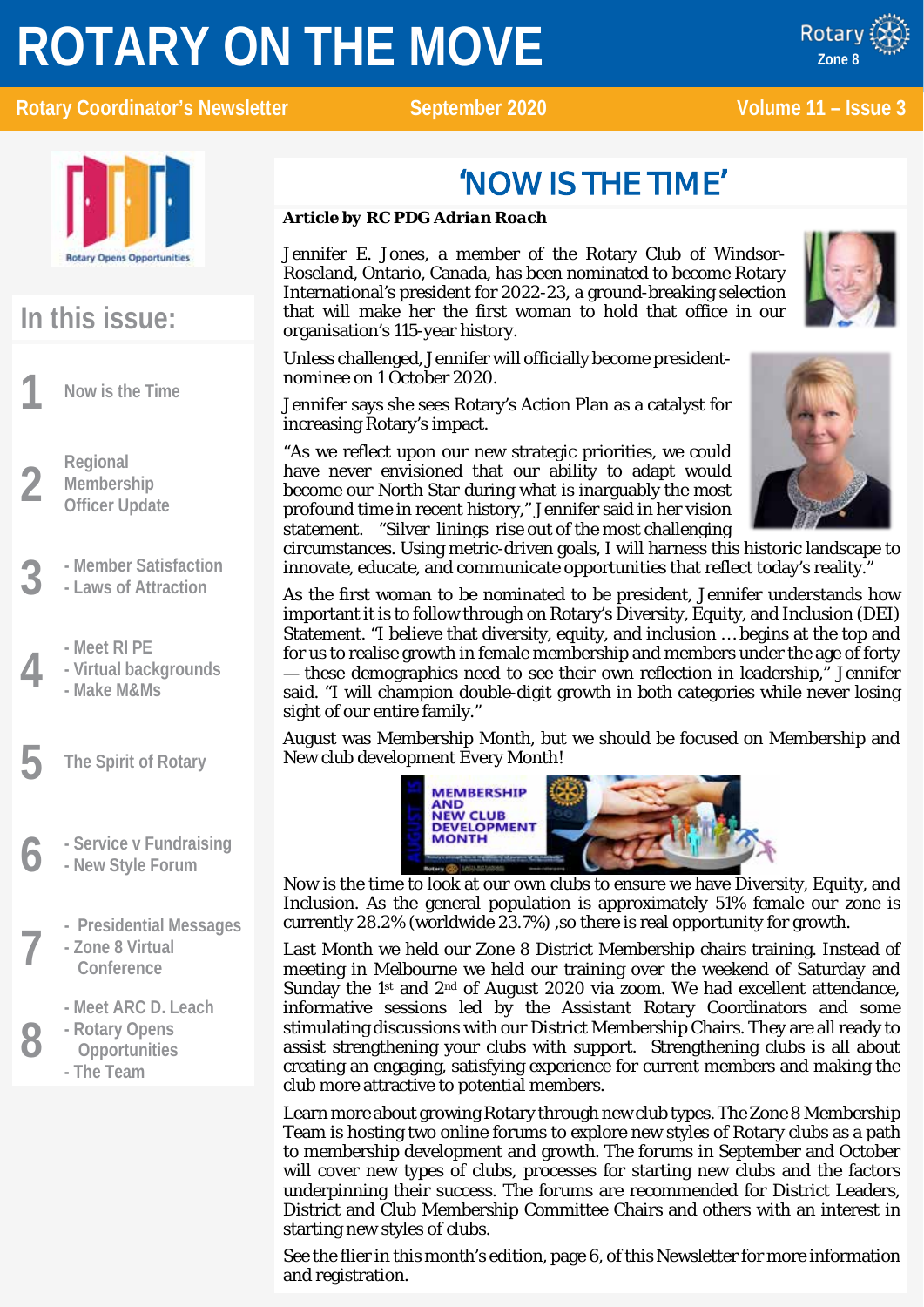# REGIONAL MEMBERSHIP UPDATE

*Article by Barbara Mifsud, Regional Membership Officer, Membership Development, South Pacific and Philippines Office[, barbara.mifsud@rotary.org,](mailto:barbara.mifsud@rotary.org)<https://www.facebook.com/barbara.mifsud.1>*

### **NEW! WEBINAR ON DIVERSITY, EQUITY, AND INCLUSION (DEI) IN ROTARY**

The COVID-19 pandemic and anti-racism demonstrations are calling out global inequities and the need for social justice. It's critical that Rotary be an organization inclusive of all cultures, experiences, and identities. Check out the recording of the recent webinar, Diversity, Equity, and Inclusion in Rotary: How [are we Doing?](https://vimeo.com/channels/rotarymembership/438708307) to hear from Rotarians at the forefront of change. You'll also learn about Rotary's DEI progress, and be equipped with tools to create a more diverse, inclusive, and equitable organization. Share this link with



your district. Encourage each club to register, watch the recording, and discuss how they can enhance their DEI efforts. **UPDATE! ROTARACT DATA INCLUDED IN MEMBERSHIP REPORTS**

As we celebrate the expansion of Rotary membership to include Rotaract clubs, we want to make sure they are reflected in our membership reports. Therefore, Rotaract data has been added many of the existing reports. The changes are listed in the grid below, but please feel free to reach out with any questions.

| <b>DISTRICT</b>                                    |                                                                                                                                                                                                                                 |  |  |  |  |  |  |
|----------------------------------------------------|---------------------------------------------------------------------------------------------------------------------------------------------------------------------------------------------------------------------------------|--|--|--|--|--|--|
| <b>Reports</b>                                     | <b>Important Changes</b>                                                                                                                                                                                                        |  |  |  |  |  |  |
| <b>Clubs and Members in Your District List</b>     | Each tab of the report has data sectioned by club-type                                                                                                                                                                          |  |  |  |  |  |  |
|                                                    | (Rotary or Rotaract Clubs) made explicit by a subheading                                                                                                                                                                        |  |  |  |  |  |  |
| <b>Clubs in a District</b>                         | All clubs are displayed in a list by district, Rotaract clubs<br>are listed with an asterisk sign *<br>Note: the report currently defaults to show totals for both<br>Rotaractors and Rotarians in the district. You can toggle |  |  |  |  |  |  |
|                                                    | to choose club type but work is underway to update this<br>report so that each club type and their membership counts<br>are presented separately.                                                                               |  |  |  |  |  |  |
| <b>Listing of Sponsored and Satellite Clubs</b>    | Sponsored Rotaract clubs appear in their own tab                                                                                                                                                                                |  |  |  |  |  |  |
| <b>REGIONAL</b>                                    |                                                                                                                                                                                                                                 |  |  |  |  |  |  |
| <b>Reports</b>                                     | <b>Important Changes</b>                                                                                                                                                                                                        |  |  |  |  |  |  |
| <b>Clubs Member Count by Country and</b>           | Rotaract data appears in a separate tab in the same manner                                                                                                                                                                      |  |  |  |  |  |  |
| <b>Geographic Area</b>                             | Rotary data is presented                                                                                                                                                                                                        |  |  |  |  |  |  |
| <b>Clubs Member Count by Zone and District</b>     | As above                                                                                                                                                                                                                        |  |  |  |  |  |  |
| <b>Gender Count by Country and Geographic Area</b> | As above                                                                                                                                                                                                                        |  |  |  |  |  |  |
| <b>Gender Count by Zone and District</b>           | As above                                                                                                                                                                                                                        |  |  |  |  |  |  |

### **UPDATE! MEMBERSHIP RESOURCE GUIDE**

The updated Membership Resource Guide is available here in [English](https://www.dropbox.com/s/xypssam3mnzmyp1/MembershipResourceGuide_Zone%208%20-%20August%202020.docx?dl=0) an[d French.](https://www.dropbox.com/scl/fi/2vxs7g75bjg2giytqv6f9/MembershipResourceGuide-French-Zone-8-August-2020.docx?dl=0&rlkey=yhd6jh2qxf26q4xv5giapri3l) Helpful new resources and publications noted in red. If you have any questions about the materials listed, please let me know.

### **1 JULY 2020 MEMBERSHIP START FIGURES AND REPORTS**

The 1 July 2020 membership figures are now available. These figures are based on the membership data that clubs submitted to Rotary through 1 July 2020. Adjustments will not be made if clubs submitted membership information after that date. Please keep in mind, new members added on or before 30 June will count toward the prior Rotary year, while members added with 1 July effective dates will count toward the current Rotary year.

To view the club and district data, sign into your My Rotary account and click on [Rotary Club Central.](http://rotary.msgfocus.com/c/1JUZjqYiFtsS1bd4K7eJVkMn) The dashboard defaults to your club's membership trends. For district trends, click on 'My District'. You can also view Zone and worldwide trends. I encourage you to view these reports (to access them, click on 'Reports' on the left-hand navigation and then scroll down):

### **Club**

- *Club Membership Profile*: Club overview including attraction, retention, demographics, reasons for leaving
- *Member Viability and Growth*: How many new and existing members joined and left my Rotary club (retention)?
- *Member Termination***:** Why did members leave my Rotary club?

### **District**

- *District Membership Profile***:** District overview including attraction, retention, demographics, reasons for leaving
- *5 Year History of Membership Start Figures:* How many members did my club district or zone have at the start of each of the past five Rotary years?
- *Club Viability and Growth:* How many clubs has my district retained and lost, and how many clubs are new?
- *Membership Comparison to 1 July*: How many members were in my district last year, and how many are in my district now?
- *Member Termination:* Why did members leave their Rotary clubs?

### **MEMBERSHIP STATISTICS AS AT 31 JULY 2020**

**Comparison to 1 July [Worldwide](http://msgfocus.rotary.org/files/amf_highroad_solution/project_188/Comparison_to_start_figures_July_2020.pdf) Australia, [New Zealand and Pacific Islands](https://www.dropbox.com/s/f85vv8ixbhaylax/20200817%20-%20Zone%208%20-%20Comparison_to_1_July%20as%20at%2031%20July%202020.pdf?dl=0) Demographics** [Australia, New Zealand and Pacific Islands](https://www.dropbox.com/s/0ycrx582qayg8ub/20200817%20-%20Zone%208%20-%20DISTRICT_MEMBERSHIP_PROGRESS_TO_GOAL%20as%20at%2031%20July%202020.pdf?dl=0)

### **Rotary on the Move 2020 Rotary Page 2**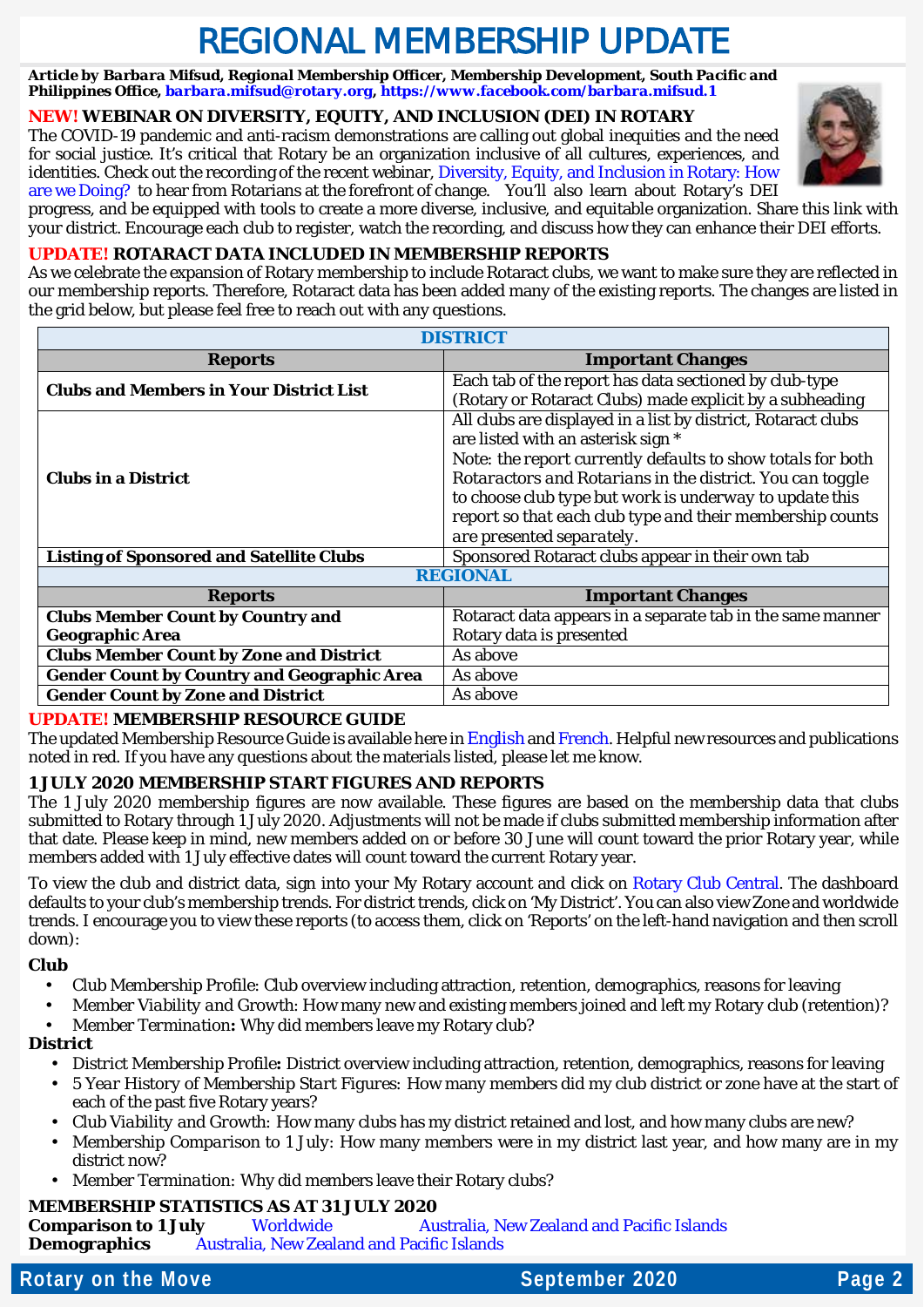### 'MEMBER SATISFACTION: WHAT IMAGE DOES YOU MEMBERSHIP PORTRAY?'

#### *Article by ARC PDG Brian Coffey*

Some 40 years ago I started training people – people entrusted their life in my hands. I was a partner in a successful independent SCUBA training facility; teaching four days a week from basic SCUBA to, night, deep, wreck and cave diving. Offering professionalism and quality, people wanted more from us, we were entrusted to teach a Westpac Rescue crew and Police Rescue members to dive.



This taught me to reach our level of success as trainers, we had to invest to be the best, exhibiting competence from initial contact to classroom training and in-water skill development.

As a Police Officer, I operated as a Workplace Assessor and a Business Safety Advisor – again engaging with a positive and professional experience.

On joining Rotary, an organisation of professional people, did my experience match the expectations? Sadly, no. At District level, I did strive in my own areas of influence to change that image – often on a shoestring budget (or none at all, or my own wallet).

Members give freely of their time and funds at Club, District and Region level – the least we can do is respect this, in any function we hold. I am not talking elaborate, just return value for that commitment.

Young professionals, with memory of school and tertiary institutions, do not want to return to that zone for training. Our son is in the corporate world, travelling and training in venues beyond my budget and belief – he is not alone in his knowledge of the corporate world. We then invite these young professionals to meetings and training in low budget halls, rooms and education facilities, expecting them to be impressed!

Choosing the right venue can mean the difference between a successful experience or uncomfortable members who just want to get out the door.

Cost is the biggest consideration of any venue. Licenced clubs often offset this through their community giving. Regardless, your event will fail if 'IT' facilities, microphones and temperature control are poor. Compare apples to apples in your venue choice.

As DG, I purchased high-quality microphone, speaker, projector and assorted leads – afraid of venue quality, to show professionalism and respect for the members experience.

Venue ambiance leaves an impression on your members. Run down venues are not conducive to inspiration, bonding and giving your members pride in belonging to your group. They will be out at any excuse – and we lose a lot!

Food cost and quality are big issues for member satisfaction - do you need food? A meeting with a social meal afterwards may be a better flexible option and give those with children time to see them before bed, or for those who do not see value in the meal a chance to meet and leave. Social nights may be better spent monies, and build member satisfaction.

Whether you like the current branding or not, it is essential (and actually part of the 'Code of Policies') that Branding and signage be current – there will be members picking the faults if it is wrong – get it right! Show you are part of Rotary International, a professional club with satisfied members engaging and enjoying their involvement – not one that needs to implement regular disaster recovery.

Critically analyse what your membership experience is, by asking members – you might get some answers that open up a new challenge for what Rotary needs to be like in your area.



*Click on the above screenshot to open the 'Member Satisfaction Survey' pdf, need to sign in to My Rotary*

### 'LAWS OF ATTRACTION'

*Videos from the website of Rotary Zones [26&27](https://zone2627.org/)*Click on each episo[de to view the video](https://youtu.be/ovvYrvmNbEQ)



Episode #1: Breaking Bad



Episode #2: Meeting Etiquette



Episode #3: Thanks for Asking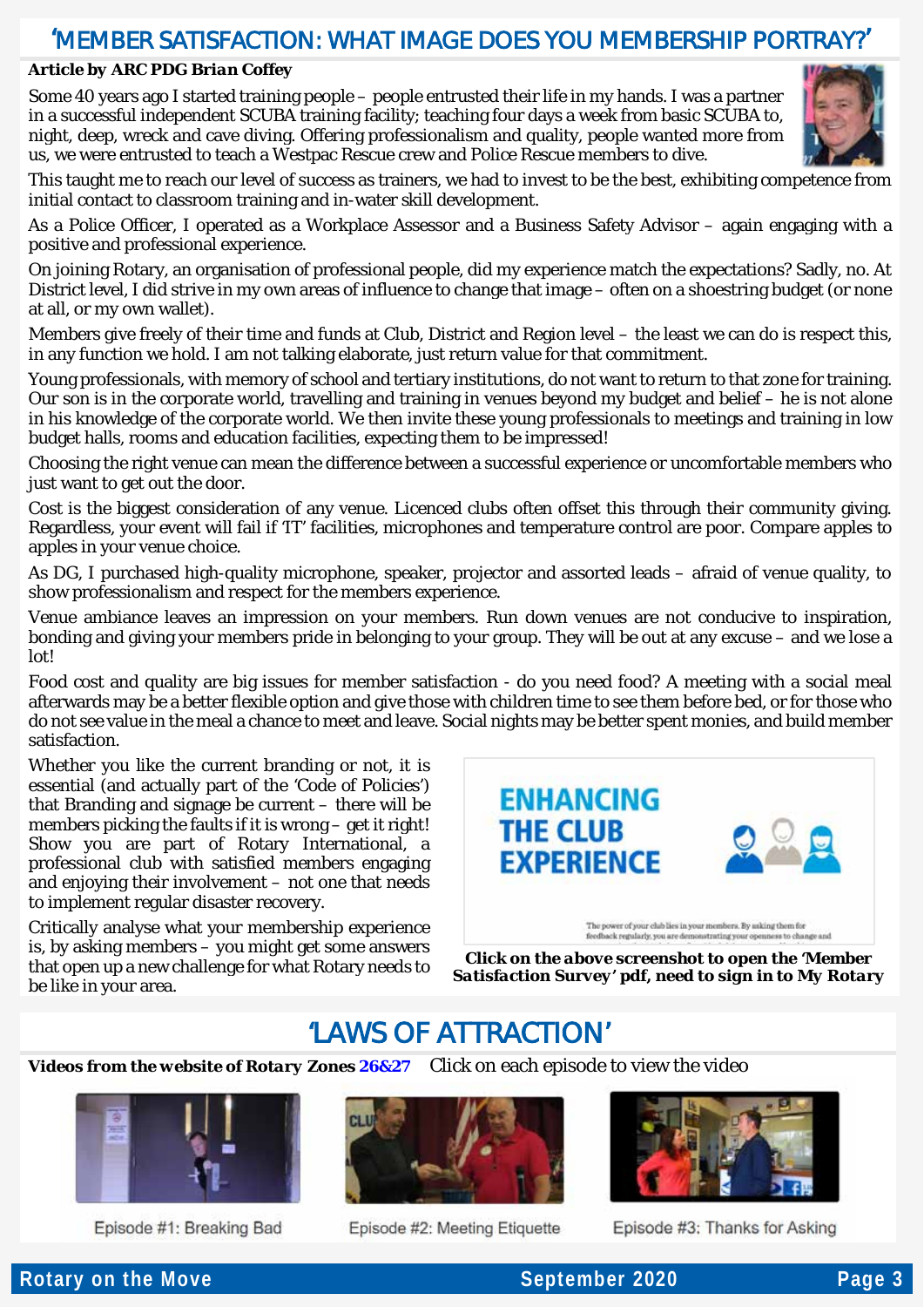# 'MEET RI PRESIDENT-ELECT SHEKHAR MEHTA'

### *From th[e Rotary Club of Calcutta-Mahanagar'](https://rotarycalmahanagar.org.in/)s website*

Mehta, member of the Rotary Club of Calcutta-Mahanagar, West Bengal, India, acknowledges that current membership trends are a challenge and says that membership development should be Rotary's highest priority. He believes that focusing on regional plans, successfully transitioning Rotaractors into Rotary clubs, and increasing diversity and female members could yield a 5 percent net growth in membership each year.



Mehta, an accountant, is chair of the Skyline Group, a real estate development company he founded. He is also a director of Operation Eyesight Universal (India), a Canada-based organization.

A Rotary member since 1984, Mehta has served Rotary as director, member or chair of several committees, zone coordinator, training leader, member of The Rotary Foundation Cadre of Technical Advisers, and district governor. He is also the chair of Rotary Foundation (India).

## 'VIRTUAL MEETING BACKGROUNDS'

#### *From Rotary Service and Engagement, Aug 2020 edition*

Online meetings are now common for work, school, socializing, and, of course, Rotary club gatherings. Fortunately, we have more Rotary virtual backgrounds than ever including backgrounds for Rotary, Rotaract, End Polio Now, and the areas of focus. Find them by signing in to the [Brand Center](http://msgfocus.rotary.org/c/1243qyrh3FKj76ARwzERqeDSnE9w) and choosing **Materials**, then **CLUB RESOURCES**.

| Rotary <b>(CD</b>         | #RotaryResponds              |  | <b>Retail of the County of Street</b>                | #RotaryResponds        | Rotary <b>B</b> | 魯                 | <b>Medium</b>   | Rotary (6)     |
|---------------------------|------------------------------|--|------------------------------------------------------|------------------------|-----------------|-------------------|-----------------|----------------|
| eoplechAction             | Rotary <b>OD</b>             |  | Processor Retail and Party Controllers, Detroit Co., | <b>FreopleofAction</b> |                 | <b>Mindfields</b> | Rotary (R)      | <b>Hindhow</b> |
|                           | #RotaryResponds              |  | Robert (20) - Francisco - Robert (20) - Francisco -  |                        |                 | Rotary @          | stadium.        | 冊              |
| reopleofAction            | Rotary <b>OD</b>             |  | <b>Northern Robert (Street Hotel Property)</b>       |                        |                 | <b>Washing</b>    | 罍               | <b>Kindhow</b> |
| and the state of the con- | <b>TRANSPORTANCE IN 1972</b> |  | <b>Reary @ Reserved Reary @ Reserved By</b>          |                        |                 | 優                 | <b>Kindhire</b> | Rotary (B)     |

# 'MAKE M&Ms'

### *Message by 9550 DG Merewyn Wright, from the July 2020 DG Newsletter*

Our Rotary International President, Holger Knaack's theme for 2020-21 is "Rotary Opens Opportunities". To facilitate this in our district, I am asking you, in your clubs, to **Make M&Ms**:



# **Let's Make M&Ms in 2020-21!**

#### **MAKE MEMBERSHIP MEMORABLE**

• Open opportunities for both existing and new members to gain the most from their membership, so they become lifelong **members** 

• Form one new club in our District based





### **MAKE MEETINGS MEANINGFUL**

- Purpose for meetings
- Meeting venues/timings
- Meeting formats
- Meeting programs



on a new club model.

### **MAKE MESSAGES MOMENTOUS**

- Promote Rotary using consistent branding
- District Leaders' enhanced use of district newsletter as a means of supporting clubs

### **MAKE (HU)MANKIND MATTER**

- Projects with community partners
- Engage with youth
- Celebrate World Polio Dav
- Project to celebrate the Centenary of Rotary in Australia & New **Zealand**



### **Rotary on the Move Construction Construction Construction September 2020** Page 4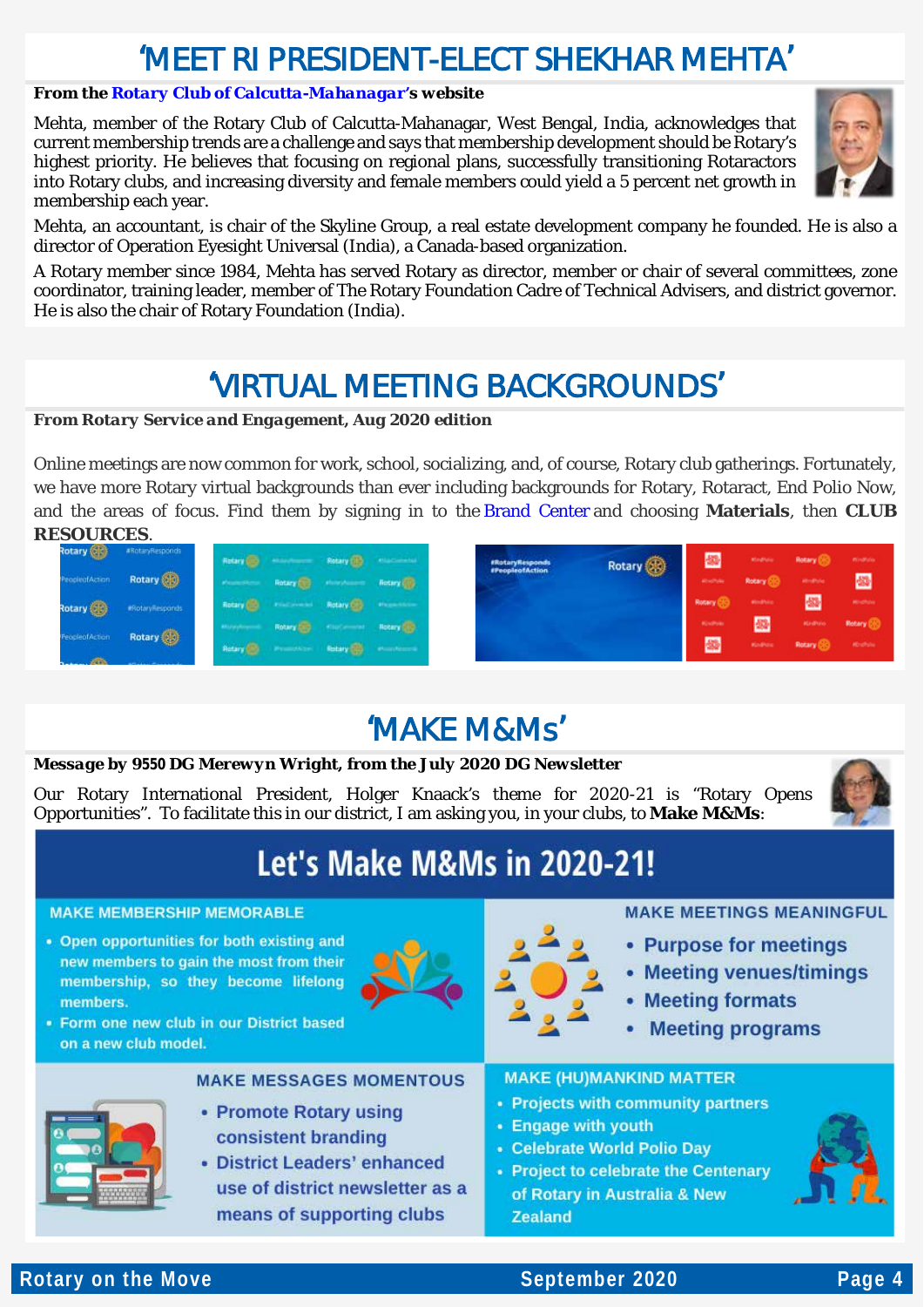# 'The Spirit of Rotary'

### *Article TWO by PDG C. Ross Carlyle, [D9830.](https://rotary9830.org.au/) Article one appeared in this Newsletter in the August 2020 edition*

Sometimes Rotarians hear others say something like this …'oh, that's not in the Spirit of Rotary'…

This begs the question: What is The Spirit of Rotary, and have you ever tried to describe it? I'll give it a crack!



We are not a fundraising organisation. We are a service organisation which fundraises with the purpose of supporting service activities. When fundraising please remember to always promote the purpose of fundraising activities - *what we are doing and why we are doing it*. This helps with member engagement and this approach just may attract interest from potential Rotarians!

Let's now focus on our organisation. We have many challenges including retention of members. It is often said that to get a new member involved give them a job. I agree with this.

Consider:

- $\sim$ what are the jobs?
- how are they decided and distributed?
- how are they handed on? J.
- do we have succession plans?
- how are members skills recognised and used for the benefit of our purpose?  $\overline{a}$

### Now my thoughts on The Spirit of Rotary:

As Rotarians we say we are *'People of Action'*, and through our collective actions **TOGETHER, WE…** are 'doing good in the world'.

- We are problem solvers
- We are opportunity creators
- We are community builders t.
- … and we are much more!

We also say that as a team of Rotarians our output is greater than the sum of our parts. For this to occur all parts need to be working in continuous harmony - and that's the clue!

- **Everyone is a volunteer generously giving of time and acting in good faith** *Respect what members can do and value all contributions*
- **Everyone does their part - individuals agree what they can and will do, and they do it** *When agreeing to do something, get it done in a timely manner - show and gain respect, it is both earned and given*
- **Everyone plays their part(s) on time and in synch.**

*Agreed cooperation is a relatively straight forward concept, and with it together we can achieve great things*

**Everyone has a position/role, and they play within it not trying to occupy, undermine, usurp or get in the way of someone else's position/role**

*We may be given a role as a 'once off', for a year, or for several years. We don't 'own' the role as within our organisation we are the custodian of that role for a set time. Sometimes I wonder what happened to cooperation. The type of behaviour that harms us is empire building (often ego driven) and, for some, the subsequent assumption of indispensability. If/when replaced, such people may be prone to display disrespectful, undermining and usurping behaviour. All of this is counter-productive to our purpose, and we all realise the behaviours that disengage us result in potential membership loss.*

In short, everyone supports one another through cooperation and goodwill to achieve completion of their respective tasks. Everyone plays a team game, with decency, while living the Four Way Test.

Also, along the way, we have great have fun, enjoy mutual friendships and gain fulfilment through service to others.

Does this seem like The Spirit of Rotary for you?

Each of us can act to ensure behaviours that have the potential to inhibit us and disengage members are eliminated from our organisation through leading by example and modelling the type of behaviour fitting to our organisation.

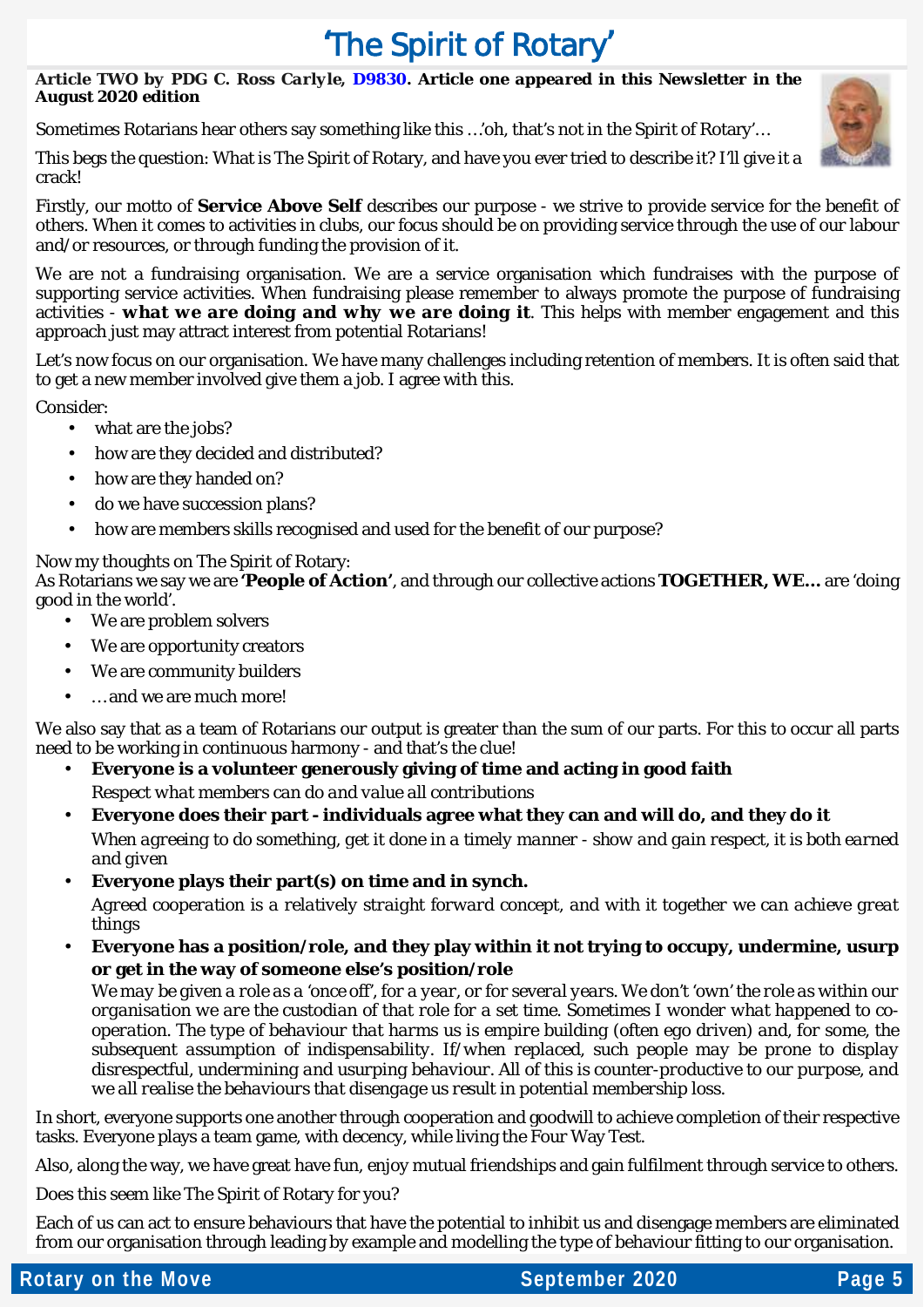# 'SERVICE VERSUS FUNDRAISING'

#### *Article by ARC PDG Doug St Clair*

There is no doubt that Rotary clubs need to raise funds and have a source of annual income to survive. Often our service projects require seed funding and we also have causes such as our Polio Plus program, our drought appeal or even supporting a Youth Exchange student. Some "easy" sources of income are Local Council Grants and the Gambling Community Benefit Fund (in Queensland but probably existing

in other jurisdictions) and to a lesser extent District and Global Grants. Of course, there is always the Bunnings BBQs.

Many clubs have a long history of donating funds, often towards the end of the Rotary year, to a range of worthy causes and even sometimes to other charities. This is fine and makes us feel good and enhances our respect within the community. Rotary, however, is a service organisation, not a fund raising organisation and if half the effort we spend on devising ways to raise funds and then carrying out the fundraising activities was put into community service I think we would quickly begin to gain even more respect within the community and see a positive influence on our membership numbers.

I'm not suggesting you "scrap" the Bunnings BBQ but it's probably going to be a lot easier to invite prospective members to a clean-up day in the local park or painting a local hall than working at a sausage sizzle. I personally enjoy the latter but if I were considering joining or new to a club, I'd want to know what else there was to satisfy my need to serve.

I know that many of you have heard this before but I still keep running into clubs and members who get really hooked on coming up with ways to raise funds for their club and don't spend an equal amount of time or more on working out what service projects they can achieve.







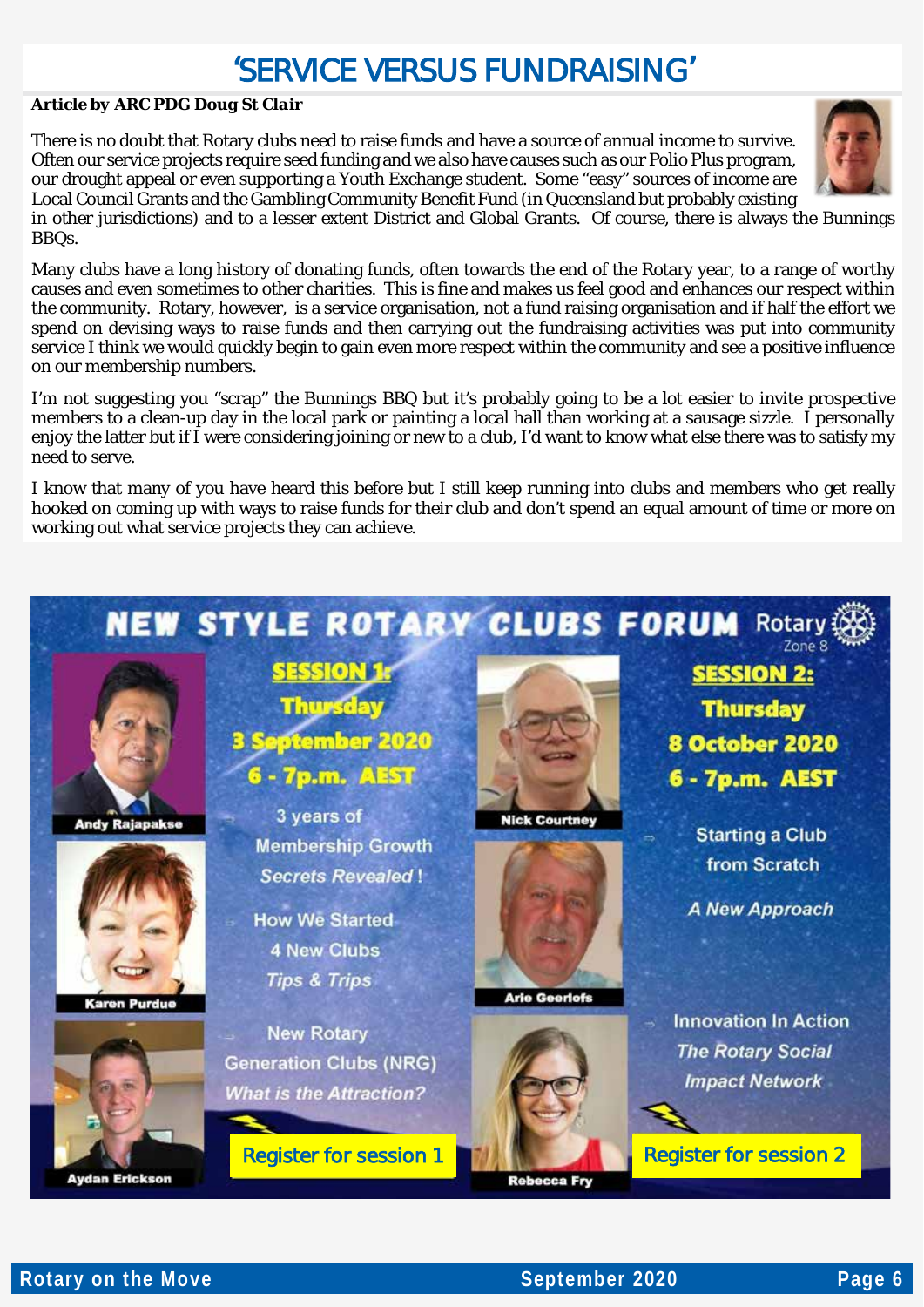# 'PRESIDENTIAL MESSAGES'

### *Holger Knaack President 2020-21, from [RI website](https://my.rotary.org/en/news-media/office-president/presidential-message)*

… Rotary offers a way to connect for everyone who wants to, at any time, and will continue to do so.

Some have even told me that they enjoy Rotary's mix of online and in-person meetings more now than before! How can we build on this momentum and seize the opportunity to embrace change so that Rotary keeps thriving?



… We all agree that we need to grow Rotary, but sometimes we can get caught up in the numbers game and lose sight of the bigger picture. After all, an increase in membership is meaningless if next year, those new members leave our clubs. Let's grow Rotary sustainably. Rotary's flexible options for participation will engage members and show the community how we're different from any other club. Let's celebrate that Rotary is now less about rules and more about joining together in a variety of ways besides traditional meetings.

… It's fascinating to imagine how we will find new ways to adapt and stay nimble this year and beyond. But I am also inspired about what hasn't changed and never will in Rotary: the friendships, the networking, the ethics, and the service. Indeed, these are the values that make Rotary attractive to all.

As Rotary's founder, Paul Harris, said, we have to be revolutionary from time to time. Now is such a time. *Rotary Opens Opportunities* — countless ones — for us to embrace change that will strengthen us even as we remain true to our core values.

### *From ONE ROTARY CENTER, 20 Aug 2020*

… As we build a stronger future for our organization, it's good that we are reaching out to new people and introducing them to Rotary. It's important that our clubs [reflect t](http://msgfocus.rotary.org/c/124vUhtwDNDJdcMNNY3105w0dOYv)he communities we serve. More diverse voices in our clubs and in our leadership will help Rotary stay in touch with a changing world.

So let's find every opportunity to show we value each and every member. Let's seize this moment to build on what we've learned, to embrace our new reality, to welcome new faces, and to find additional ways to shine. This is how we will have a continuing impact on the world. And if you need assistance along the way, Rotary offers many [resources](http://msgfocus.rotary.org/c/124vUiRaz2IAHKAqRAK3NPUztx7O) that can help you reach your goals.

Rotary means different things in different parts of the world, but we are all united by our core values and by The Four-Way Test. Rotary may change, but our values remain constant. …

### 'AUSTRALIA - NEW ZEALAND ROTARY ZONE 8 2020 VIRTUAL CONFERENCE'



Past RI Director Noel Trevaskis, Conference Convenor, says:

… The array of presenters is first class plus you will be able to experience what is happening in Australia, New Zealand and the South Pacific. This conference is one not to miss, it will be historic.

I would encourage Rotary Clubs to have their Rotary meeting on the Saturday or Sunday or both days and watch the conference live (between 11.30AM AEST and 1.00PM AEST each day on the

19th and 20th of September 2020).

Organise a brunch, lunch or afternoon tea and share the experience … To print and view the programme please click [here](https://rotarydownunder.us4.list-manage.com/track/click?u=c00758f7ac4b39c50a746d388&id=fd230011a0&e=c2b665d85d). Click here to register.

### **SHARE YOUR CLUB OR DISTRICT SERVICE PROJECT AND MEMBERSHIP BEST PRACTICES.**

We would like to hear from Clubs or Districts telling us what they have done. Please include a summary, contact details, a couple of captioned photos, and email to **[Issa Shalhoub](mailto:drissa@bigpond.com)**, this Newsletter's editor*.*

We also would like readers to share their experiences and stories on Best Practices in their Clubs and what has worked for their Clubs in gaining new members and also what has helped in keeping members.